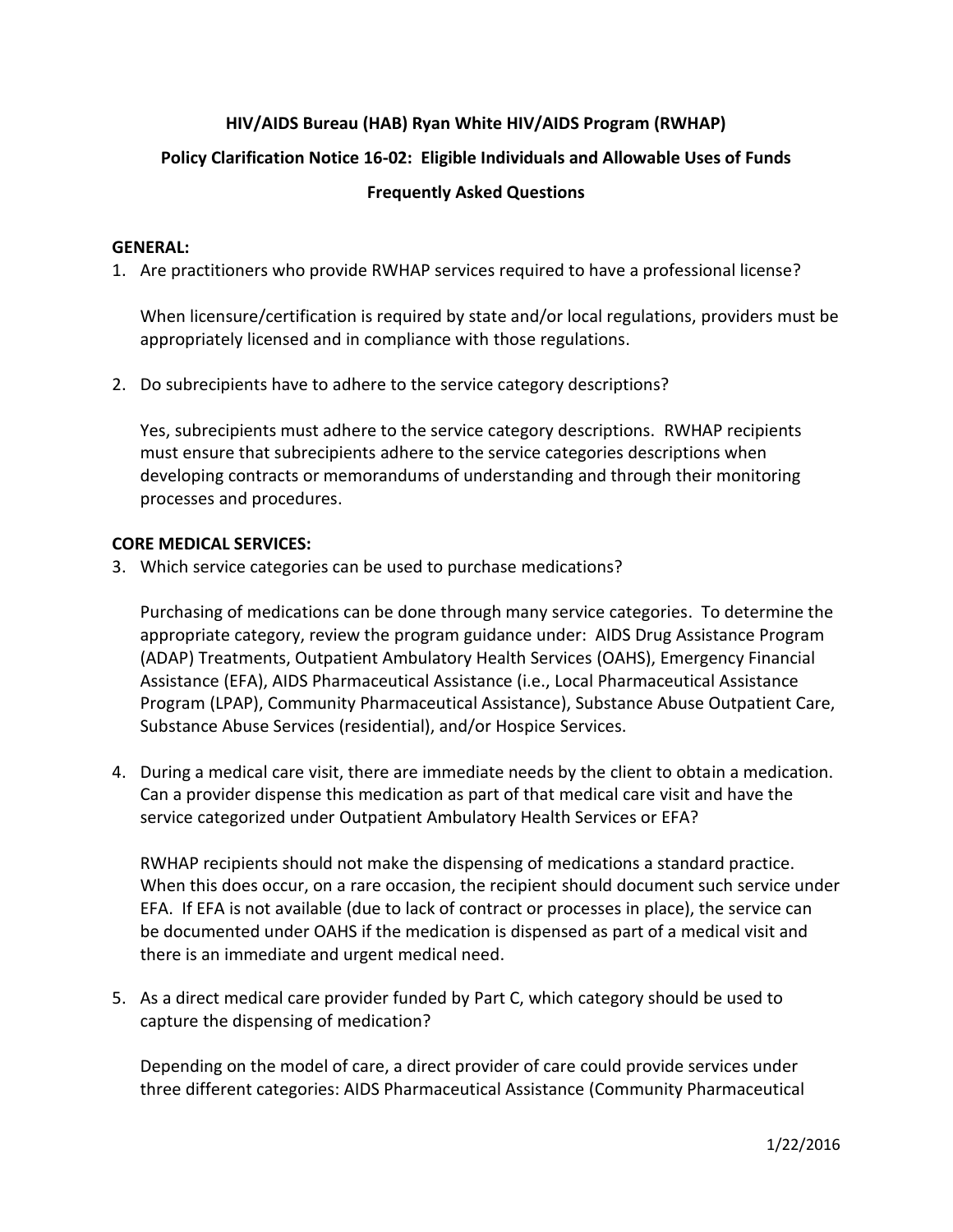Assistance), OAHS (prescription and management of prescription therapy), or EFA. Availability of pharmaceutical resources will influence which category is used.

6. Under OAHS, does prescription and management of medication include dispensing?

When the medications are not funded by any other source (such as ADAP or LPAP as part of AIDS Pharmaceutical Assistance), OAHS is an option if resources are available until such time that the client can be enrolled in other programs to pay for medications. The dispensing of medication should be in the context of a medical visit. This should be on a short term basis until recipients enroll clients in ADAP, AIDS Pharmaceutical Assistance or EFA.

7. What is the difference between a local pharmaceutical assistance program for indigent populations that is run and funded by a state or local government and the AIDS Pharmaceutical Assistance/LPAP service category described by HRSA/HAB?

HAB's use of the term LPAP is intended to differentiate this service from the state ADAP. It is a supplemental means of providing medication assistance for people living with HIV (PLWH) where there are various limits on the state ADAP; it is created and supported by the RWHAP recipient, although, in some instances, the RWHAP-supported LPAP may also receive state or local funding. HAB recognizes that many governments fund and provide, with their own generated resources, more general pharmaceutical assistance to a wide range of indigent populations within their jurisdiction, some of which are called local pharmaceutical assistance programs. To the extent that such programs are available to PLWH, they should be utilized, but the term "LPAP" under RWHAP does not constitute a reference to such programs.

8. Can I provide targeted HIV testing and referral services under Early Intervention Services (EIS)?

Yes, in conjunction with the other required components of EIS. RWHAP Parts A and B EIS must include the following four components: targeted HIV testing, referral services, access and linkage to HIV care and treatment services, and health education/risk reduction related to HIV diagnosis. Part C EIS services must include the following four components: counseling individuals with respect to HIV, high risk targeted HIV testing (confirmation and diagnosis of the extent of immune deficiency), referral and linkage to care of HIV-infected clients, and other clinical and diagnostic services related to HIV diagnosis.

9. I am a Part C recipient. Can I use the Health Insurance Premium and Cost-Sharing Assistance for Low-Income Individuals service category?

Traditionally, RWHAP Parts A and B funding support health insurance premiums and cost-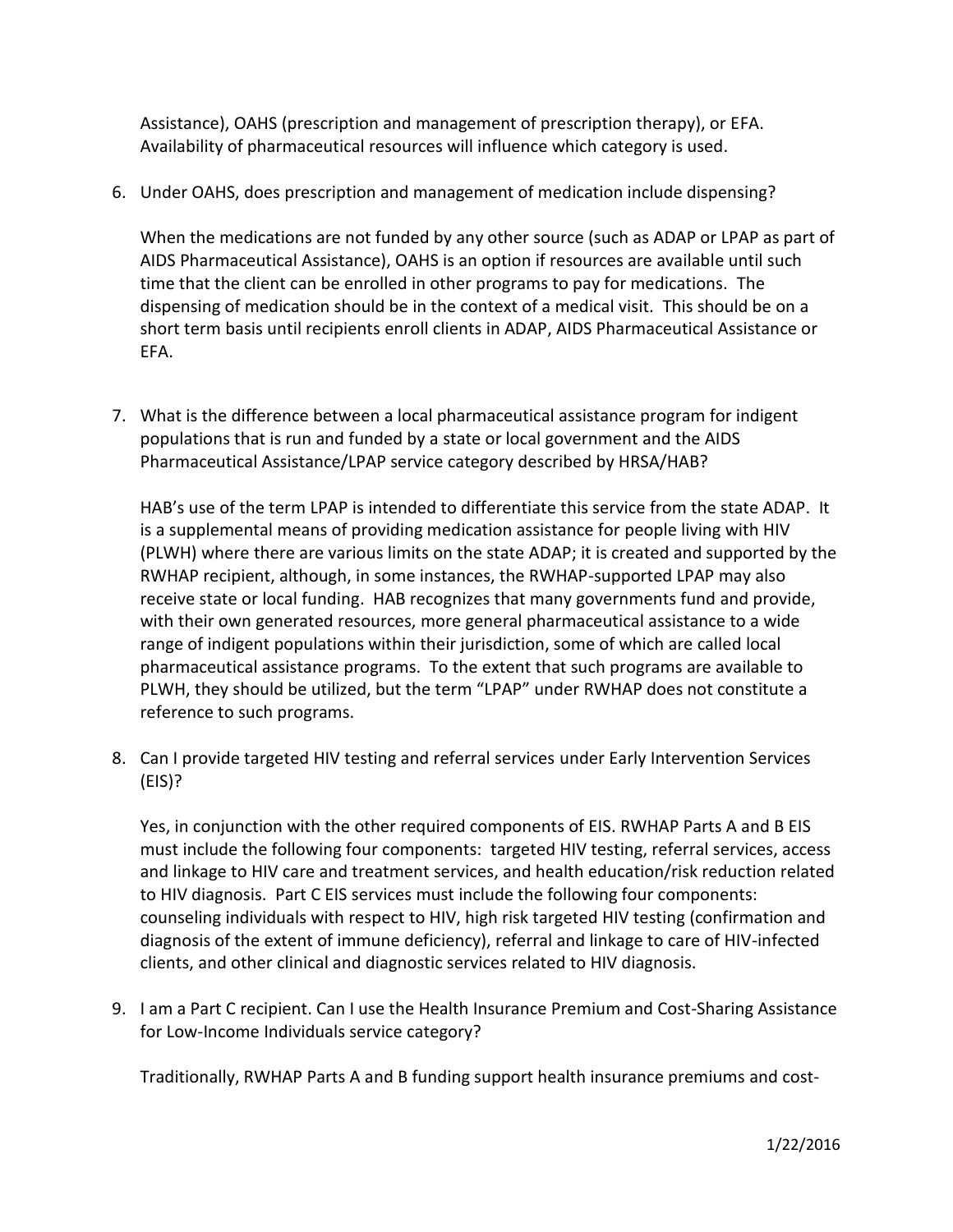sharing assistance. If a RWHAP Part C or D recipient has the resources to provide this service, an equitable enrollment policy must be in place and it must be cost-effective. Equitable is a systematic approach that is fair.

10. How are medical case management and non-medical case management services different?

Medical Case Management (MCM) services help clients improve health care outcomes. MCM providers should be able to analyze the care that a client receives to ensure that the client is obtaining the services necessary to improve his/her health outcomes. Non-Medical Case Management (NMCM) services provide guidance and assistance to clients to help them to access needed services (medical, social, community, legal, financial, and other needed services), but may not analyze the services to enhance their care toward improving their health outcomes.

Both MCM and NMCM services may also include assisting eligible clients to obtain access to other public and private programs for which they may be eligible, such as Medicaid, Medicare Part D, State Pharmacy Assistance Programs, Pharmaceutical Manufacturer's Patient Assistance Programs, other state or local health care and supportive services, or health insurance Marketplace plans.

Both service categories include several methods of communication including face-to-face, phone contact, and any other forms of communication deemed appropriate by the RWHAP Part recipient.

11. How do I know which service category should be used for treatment adherence?

Treatment adherence services are provided conjointly with many service categories such as OAHS, MCM, or ADAP. As such, recipients may choose to record treatment adherence within the service category during which the adherence service was given. In addition, if treatment adherence services are provided as a stand-alone activity, it can be reported under Health Education/Risk Reduction.

12. Who are authorized to provide Home Health Care services to RWHAP clients?

Home health care services must be prescribed by a licensed medical provider and can be performed by licensed medical professionals, such as physicians, mid-level providers, nurses, and certified medical assistants. This does not include non-licensed, in-home care providers.

#### **SUPPORT SERVICES:**

13. If there is another professional service that clients need, can I include it under other professional services?